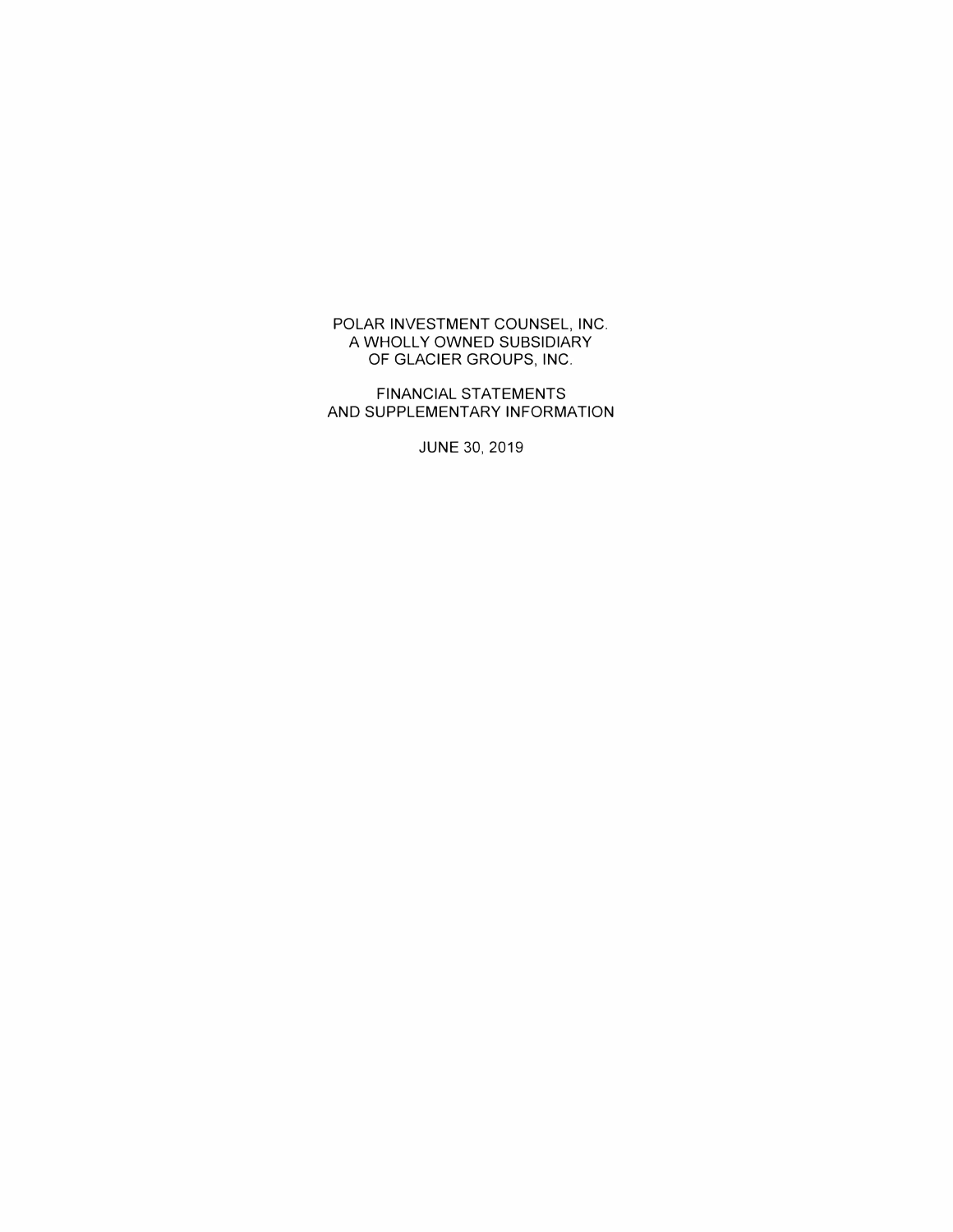**UNITED STATES** SECURITIES AND EXCHANGE COMMISSION Washington, D.C. 20549

OMB APPROVAL OMB Number: 3235-0123 Expires: August 31,2020 Estimated average burden hours per response...... 12.00

# **ANNUAL AUDITED REPORT FORM X-17A-5 PART Ill**

SEC FILE NUMBER 8-50039

FACING PAGE Information Required of Brokers and Dealers Pursuant to Section 17 of the Securities Exchange Act of 1934 and Rule 17a-5 Thereunder

|                                                                                                                 | $\beta$ ceurius Exchange Act of 1794 and Kuie 17a-9 Thereunder |         |                                |
|-----------------------------------------------------------------------------------------------------------------|----------------------------------------------------------------|---------|--------------------------------|
| REPORT FOR THE PERIOD BEGINNING 7-1-2018                                                                        | AND ENDING 6-30-2019                                           |         |                                |
|                                                                                                                 | MM/DD/YY                                                       |         | MM/DD/YY                       |
|                                                                                                                 | A. REGISTRANT IDENTIFICATION                                   |         |                                |
| NAME OF BROKER-DEALER: Polar Investment Counsel Inc                                                             |                                                                |         | OFFICIAL USE ONLY              |
| ADDRESS OF PRINCIPAL PLACE OF BUSINESS: (Do not use P.O. Box No.)                                               |                                                                |         | FIRM I.D. NO.                  |
| 19547 210th Ave NE                                                                                              |                                                                |         |                                |
|                                                                                                                 | (No. and Street)                                               |         |                                |
| <b>Thief River Falls</b>                                                                                        | <b>MN</b>                                                      |         | 56701                          |
| (City)                                                                                                          | (State)                                                        |         | (Zip Code)                     |
| NAME AND TELEPHONE NUMBER OF PERSON TO CONTACT IN REGARD TO THIS REPORT<br>218-681-7344<br><b>Sherry Abbott</b> |                                                                |         |                                |
|                                                                                                                 |                                                                |         | (Area Code - Telephone Number) |
|                                                                                                                 | <b>B. ACCOUNTANT IDENTIFICATION</b>                            |         |                                |
| INDEPENDENT PUBLIC ACCOUNTANT whose opinion is contained in this Report*                                        |                                                                |         |                                |
| Boyer & Company                                                                                                 |                                                                |         |                                |
|                                                                                                                 | (Name - if individual, state last, first, middle name)         |         |                                |
| 14500 Burnhaven Dr                                                                                              | <b>Burnsville</b>                                              | MN      | 55306                          |
| (Address)                                                                                                       | (City)                                                         | (State) | (Zip Code)                     |
| <b>CHECK ONE:</b>                                                                                               |                                                                |         |                                |
| Certified Public Accountant                                                                                     |                                                                |         |                                |
| Public Accountant                                                                                               |                                                                |         |                                |
| Accountant not resident in United States or any of its possessions.                                             |                                                                |         |                                |
|                                                                                                                 | FOR OFFICIAL USE ONLY                                          |         |                                |
|                                                                                                                 |                                                                |         |                                |
|                                                                                                                 |                                                                |         |                                |
|                                                                                                                 |                                                                |         |                                |

*\*Claims for exemption from the requirement that the annual report be covered by the opinion of an independent public accountant must be supported by a statement of facts and circumstances relied on as the basis for the exemption. See Section 240.17 a-5(e)(2)* 

> Potential persons who are to respond to the collection of information contained in this form are not required to respond unless the form displays a currently valid OMB control number.

SEC 1410 (06-02)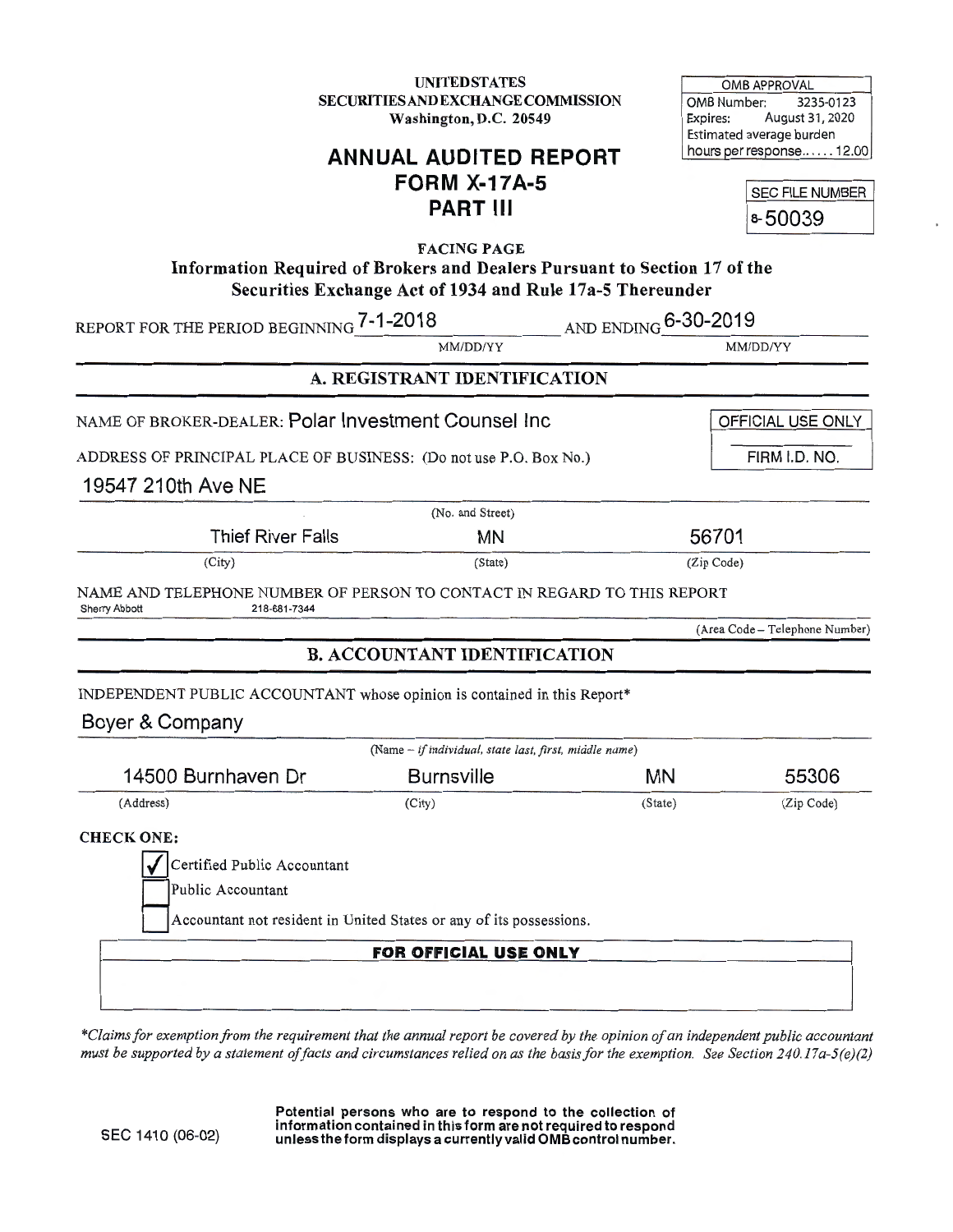# **BOYER & COMPANY**

Certified Lublic Accountants

A Professional Association **14500 Burnhaven Drive-Suite 135** Burnsville, MN 55306 (952) 435-3437

#### REPORT OF INDEPENDENT REGISTERED PUBLIC ACCOUNTING FIRM

Board of Directors Polar Investment Counsel, Inc., A Wholly Owned Subsidiary of Glacier Groups, Inc. Thief River Falls, MN

#### **Opinion on the Financial Statements**

We have audited the accompanying statement of financial condition of Polar Investment Counsel, Inc. (A Wisconsin corporation), A Wholly Owned Subsidiary of Glacier Groups, Inc. (a Wyoming corporation) as of June 30, 2019, the related statements of operations, changes in stockholder's equity, and cash flows for the year then ended, and the related notes to the financial statements and supplementary information. In our opinion, the financial statements preset fairly, in all material respects, the financial position of Polar Investment Counsel, Inc. as of June 30, 2019 and the results of its operations and its cash flows for the year then ended in conformity with accounting principles generally accepted in the United States of America.

#### **Basis for Opinion**

These financial statements are the responsibility of Polar Investment Counsel, lnc.'s management. Our responsibility is to express an opinion on Polar Investment Counsel, lnc.'s financial statements based on our audit. We are a public accounting firm registered with the Public Company Accounting Oversight Board (United States) (PCAOB) and are required to be independent with respect to Polar Investment Counsel, Inc. in accordance with the U.S. federal securities laws and the applicable rules and regulations of the Securities and Exchange Commission and the PCAOB.

We conducted our audit in accordance with the standards of the PCAOB. Those standards require that we plan and perform the audit to obtain reasonable assurance about whether the financial statements are free of material misstatement. Our audit included performing procedures to assess the risks of material misstatement of the financial statements, whether due to error or fraud, and performing procedures that respond to those risks. Such procedures include examining, on a test basis, evidence regarding the amount and disclosures in the financial statements. Our audit also included evaluating the accounting principles used and significant estimates made by management, as well as evaluating the overall financial statement presentation. We believe that our audit provides a reasonable basis for our opinion.

#### **Supplemental Information**

The Schedule I, Computation of Net Capital Under Rule 15c3-1, Schedule II, Computation for Determination of Reserve Requirements Under Rule 15c3-3 (exemption), and Schedule Ill, Information for Possession or Control Requirements Under Rule 15c3-3 (exemption) as of June 30, 2019 to Audited Financial Statements as of June 30, 2019 have been subjected to audit procedures performed in conjunction with the audit of Polar Investment Counsel, lnc.'s financial statements. The supplemental information is the responsibility of Polar Investment Counsel, lnc.'s management. Our audit procedures included determining whether the supplemental information reconciles to the financial statements or the underlying accounting and other records, as applicable, and performing procedures to test the completeness and accuracy of the information presented in the supplemental information. In forming our opinion on the supplemental information, we evaluated whether the supplemental information, including its form and content, is presented in conformity with 17 C.F.R. 240.17a-5. In our opinion, the supplemental information is fairly stated, in all material respects, in relation to the financial statements as a whole.

Bayer + Company

We have served as Polar Investment Counsel, lnc.'s auditor since 2010.

Burnsville, MN

July 25, 2019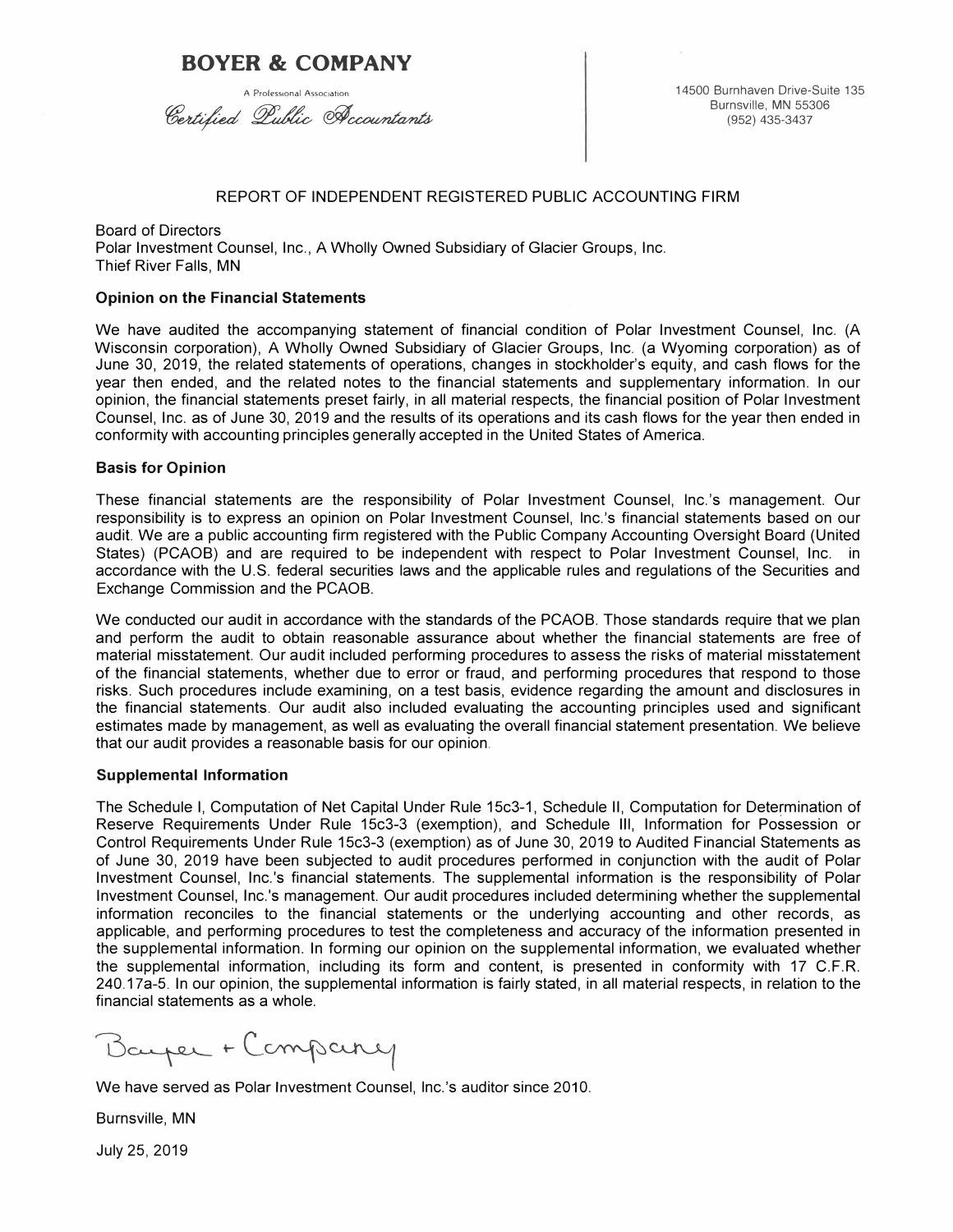#### POLAR INVESTMENT COUNSEL, INC. A WHOLLY OWNED SUBSIDIARY OF GLACIER GROUPS, INC.

## STATEMENT OF FINANCIAL CONDITION JUNE 30, 2019

## ASSETS

| Cash and Cash Equivalents<br>Receivables from Broker/Dealers |    | 36,649<br>100,721 |
|--------------------------------------------------------------|----|-------------------|
| <b>TOTAL ASSETS</b>                                          | \$ | 137,370           |
| LIABILITIES AND STOCKHOLDER'S EQUITY                         |    |                   |
| LIABILITIES                                                  |    |                   |
| <b>Accounts Payable</b>                                      | \$ | 13,300            |
| <b>Commissions Payable</b>                                   | \$ | 23,575            |
| <b>Total Liabilities</b>                                     |    | 36,875            |
| <b>STOCKHOLDER'S EQUITY</b>                                  |    |                   |
| Common Stock, No Par Value, 9,000 Shares Authorized,         |    |                   |
| 100 Shares Issued and Oustanding                             |    | 25,000            |
| Additional Paid in Capital                                   |    | 67,384            |
| <b>Retained Earnings</b>                                     |    | 8,111             |
| <b>Total Stockholder's Equity</b>                            |    | 100,495           |
| TOTAL LIABILITIES AND STOCKHOLDER'S EQUITY                   | \$ | 137,370           |